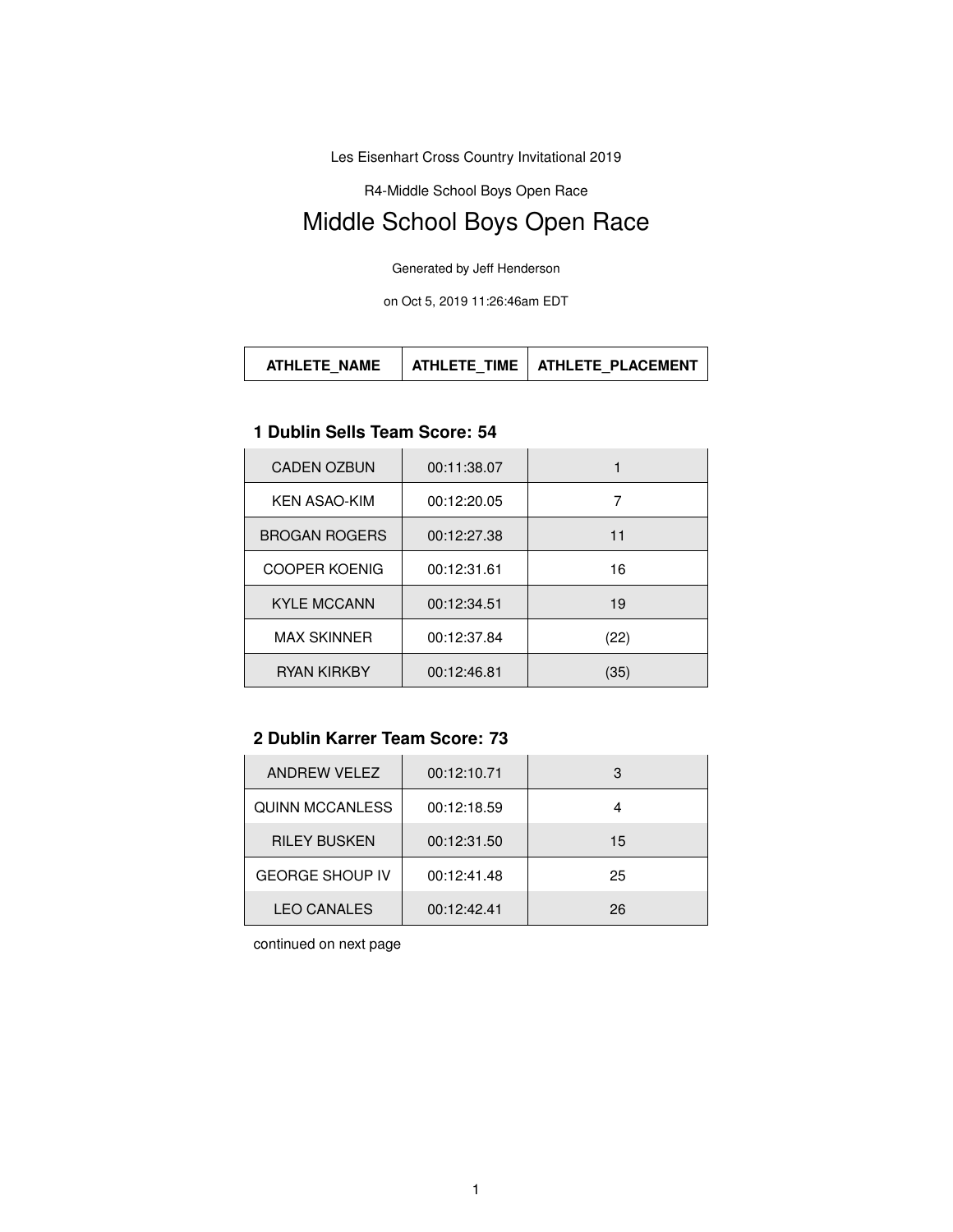| ATHLETE NAME          | ATHLETE TIME | ATHLETE PLACEMENT |
|-----------------------|--------------|-------------------|
| <b>JACE PIEKARSKI</b> | 00:12:43.92  | (28)              |
| <b>GRANT PASKVAN</b>  | 00:12:45.85  | (32)              |

# **3 Worth. McCord Team Score: 87**

| <b>GABE TOOPS</b>     | 00:12:19.16 | 5    |
|-----------------------|-------------|------|
| <b>SAM KENT</b>       | 00:12:29.43 | 12   |
| <b>ZACH ZIMMERMAN</b> | 00:12:33.44 | 18   |
| <b>BENNETT KOEHN</b>  | 00:12:36.01 | 21   |
| <b>JACOB HASLETT</b>  | 00:12:44.75 | 31   |
| NATHAN BRADLEY        | 00:12:57.86 | (47) |
| <b>MAX RECARD</b>     | 00:13:00.94 | (51) |

#### **4 Davis Team Score: 139**

| HARUKI NAKAMURA        | 00:12:20.09 | 8    |
|------------------------|-------------|------|
| <b>MATTHEW CARR</b>    | 00:12:26.50 | 10   |
| <b>MAXWELL HUNTER</b>  | 00:12:54.43 | 37   |
| <b>DON SOLDINI</b>     | 00:12:55.18 | 39   |
| <b>JACOB DERAMO</b>    | 00:12:57.29 | 45   |
| <b>SIMON NEWKIRK</b>   | 00:13:06.23 | (57) |
| <b>OWEN KOCKENTIET</b> | 00:13:07.58 | (60) |

#### **5 Centerville Team Score: 163**

| <b>OWEN DOBSON</b>    | 00:12:30.27 | 13 |
|-----------------------|-------------|----|
| <b>JACKSON DOBSON</b> | 00:12:32.81 |    |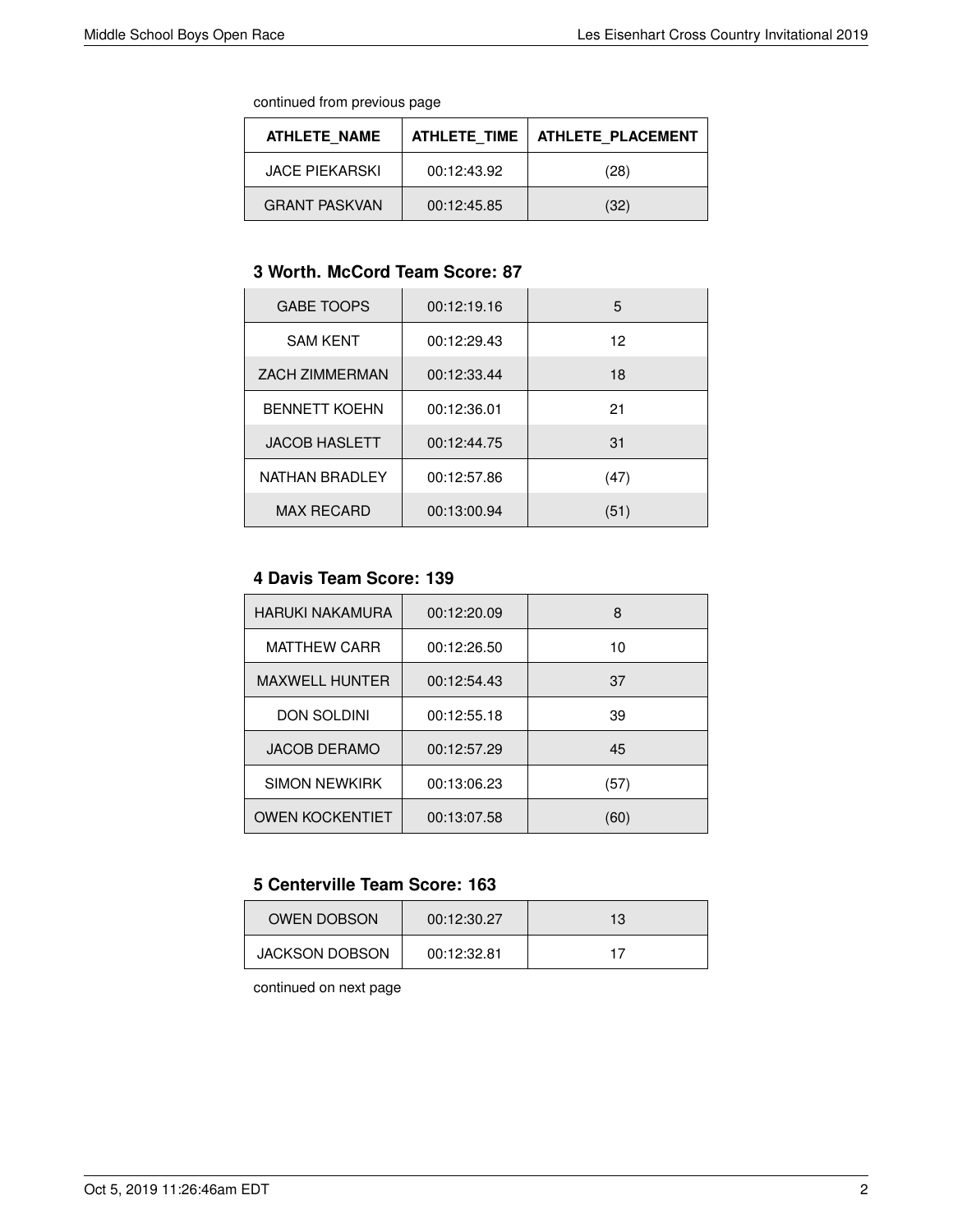| continued from previous page |
|------------------------------|
|                              |

| <b>ATHLETE NAME</b>  | <b>ATHLETE TIME</b> | ATHLETE PLACEMENT |
|----------------------|---------------------|-------------------|
| <b>SAMUEL BRIGHT</b> | 00:12:42.99         | 27                |
| <b>ALEX SMITH</b>    | 00:12:56.68         | 43                |
| <b>CAMDEN LEE</b>    | 00:13:08.91         | 63                |
| YUHAN XIAO           | 00:13:18.70         | (72)              |
| <b>MITCHELL JOB</b>  | 00:13:18.87         | (73)              |

#### **6 Pick. Lakeview Team Score: 211**

| LOGAN JOHNSON           | 00:12:40.45 | 23    |
|-------------------------|-------------|-------|
| <b>TYLER RUSH</b>       | 00:12:40.92 | 24    |
| <b>JORDAN POPCEVSKI</b> | 00:13:00.81 | 50    |
| <b>ISAIAH CLARKE</b>    | 00:13:05.03 | 55    |
| <b>WILL JACOBS</b>      | 00:13:06.68 | 59    |
| <b>SEAN RICHARDSON</b>  | 00:13:20.32 | (78)  |
| <b>LINCOLN MCNEELY</b>  | 00:13:54.99 | (116) |

# **7 Hastings Team Score: 225**

| <b>ALEX CHISMAR</b>     | 00:12:19.91 | 6     |
|-------------------------|-------------|-------|
| LAKIN REX               | 00:12:22.30 | 9     |
| LIAM SOUNGPRADITH       | 00:13:05.84 | 56    |
| <b>KEVIN WANG</b>       | 00:13:17.71 | 71    |
| <b>WILLIAM TURNBULL</b> | 00:13:23.50 | 83    |
| <b>MAX GOLEMBIEWSKI</b> | 00:13:27.89 | (91)  |
| <b>NOAH LINGNELL</b>    | 00:13:54.38 | (115) |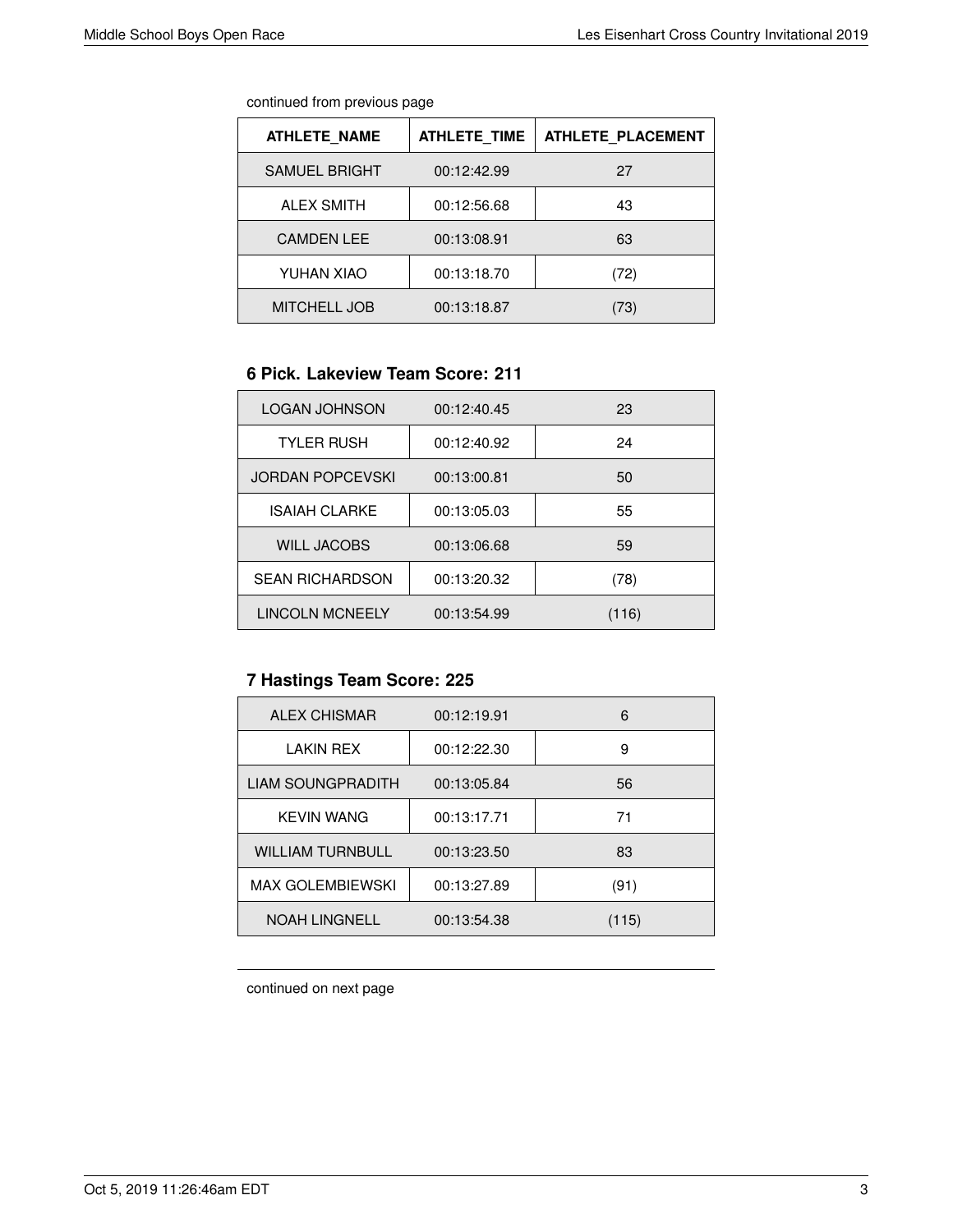| <b>ATHLETE NAME</b>            | ATHLETE TIME | <b>ATHLETE PLACEMENT</b> |
|--------------------------------|--------------|--------------------------|
| 8 Olen. Hyatts Team Score: 239 |              |                          |
| EVAN MILLER                    | 00:12:45.94  | 33                       |
|                                |              |                          |

| <b>CADEN WHITESIDE</b> | 00:12:46.93 | 36    |
|------------------------|-------------|-------|
| <b>GAVIN JORDAN</b>    | 00:12:55.28 | 40    |
| <b>KYLE KOCHANSKI</b>  | 00:12:56.07 | 42    |
| <b>OLIVER DAVIS</b>    | 00:13:27.02 | 88    |
| <b>BROGAN KASHMIRY</b> | 00:13:33.10 | (94)  |
| <b>MCCAFREY TATUM</b>  | 00:13:43.99 | (104) |

#### **9 Hill. Weaver Team Score: 257**

| <b>AUSTIN BROWNING</b>     | 00:12:30.50<br>14 |       |
|----------------------------|-------------------|-------|
| <b>BEN FEICHT</b>          | 00:12:44.42       | 30    |
| <b>CLAYTON CHESBOROUGH</b> | 00:13:07.94       | 62    |
| AARON GREEN                | 00:13:19.28       | 75    |
| <b>HUNTER ROCKWELL</b>     | 00:13:19.56       | 76    |
| <b>CARTER WEER</b>         | 00:13:45.59       | (106) |
| <b>SETH BARKER</b>         | 00:14:21.12       | (124) |

### **10 Dublin Grizzell Team Score: 271**

| <b>CLARKE YOHO</b>       | 00:12:35.27 | 20 |
|--------------------------|-------------|----|
| <b>DECLAN MCINTYRE</b>   | 00:12:57.14 | 44 |
| <b>GREY BENNET</b>       | 00:13:11.41 | 68 |
| <b>RUTHVIK JEENIGIRI</b> | 00:13:12.64 | 69 |
| <b>LAIRD BONNIE</b>      | 00:13:13.15 | 70 |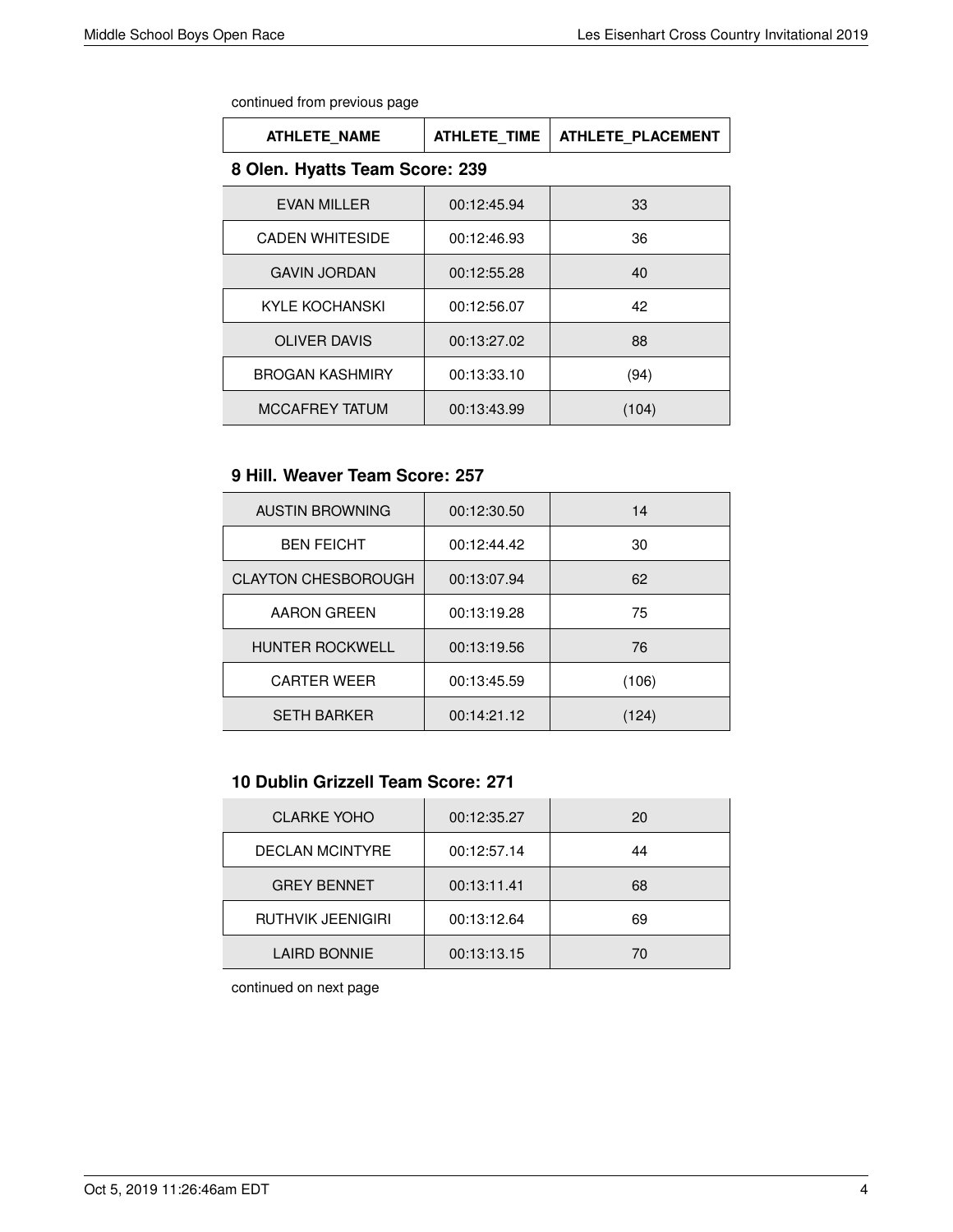| <b>ATHLETE NAME</b>   | <b>ATHLETE TIME</b> | <b>ATHLETE PLACEMENT</b> |
|-----------------------|---------------------|--------------------------|
| <b>CHARLIE GUERRA</b> | 00:13:21.28         | (81)                     |
| EVAN HOUPT            | 00:13:34.52         | (95)                     |

# **11 Olen. Liberty Team Score: 297**

| <b>WILL SPIERS</b>     | 00:12:57.79 | 46   |
|------------------------|-------------|------|
| <b>JAMES BRICKNER</b>  | 00:13:06.29 | 58   |
| <b>SPENCER LAY</b>     | 00:13:07.86 | 61   |
| KILLIAN MORIN          | 00:13:10.69 | 65   |
| <b>HUX JENKINS</b>     | 00:13:11.30 | 67   |
| <b>DAYTON YOUNG</b>    | 00:13:21.74 | (82) |
| <b>GREYSON HARPMAN</b> | 00:13:25.04 | (85) |

# **12 Worthingway Team Score: 317**

| <b>JAYDEN WHITE</b>    | 00:12:55.74 | 41    |
|------------------------|-------------|-------|
| <b>CHARLIE RUNDIO</b>  | 00:12:59.42 | 48    |
| <b>COEN MARTIN</b>     | 00:13:01.98 | 52    |
| <b>J.R. LAPCZYNSKI</b> | 00:13:19.00 | 77    |
| <b>TALON POCH</b>      | 00:13:38.72 | 99    |
| <b>KAVI BRANNON</b>    | 00:13:42.19 | (102) |
| <b>LIAM MYERS</b>      | 00:13:51.76 | (111) |

# **13 Dempsey Team Score: 348**

| NIGEL BULWINKLE         | 00:12:59.88 | 49 |
|-------------------------|-------------|----|
| <b>JADEN WILLIAMSON</b> | 00:13:04.78 | 54 |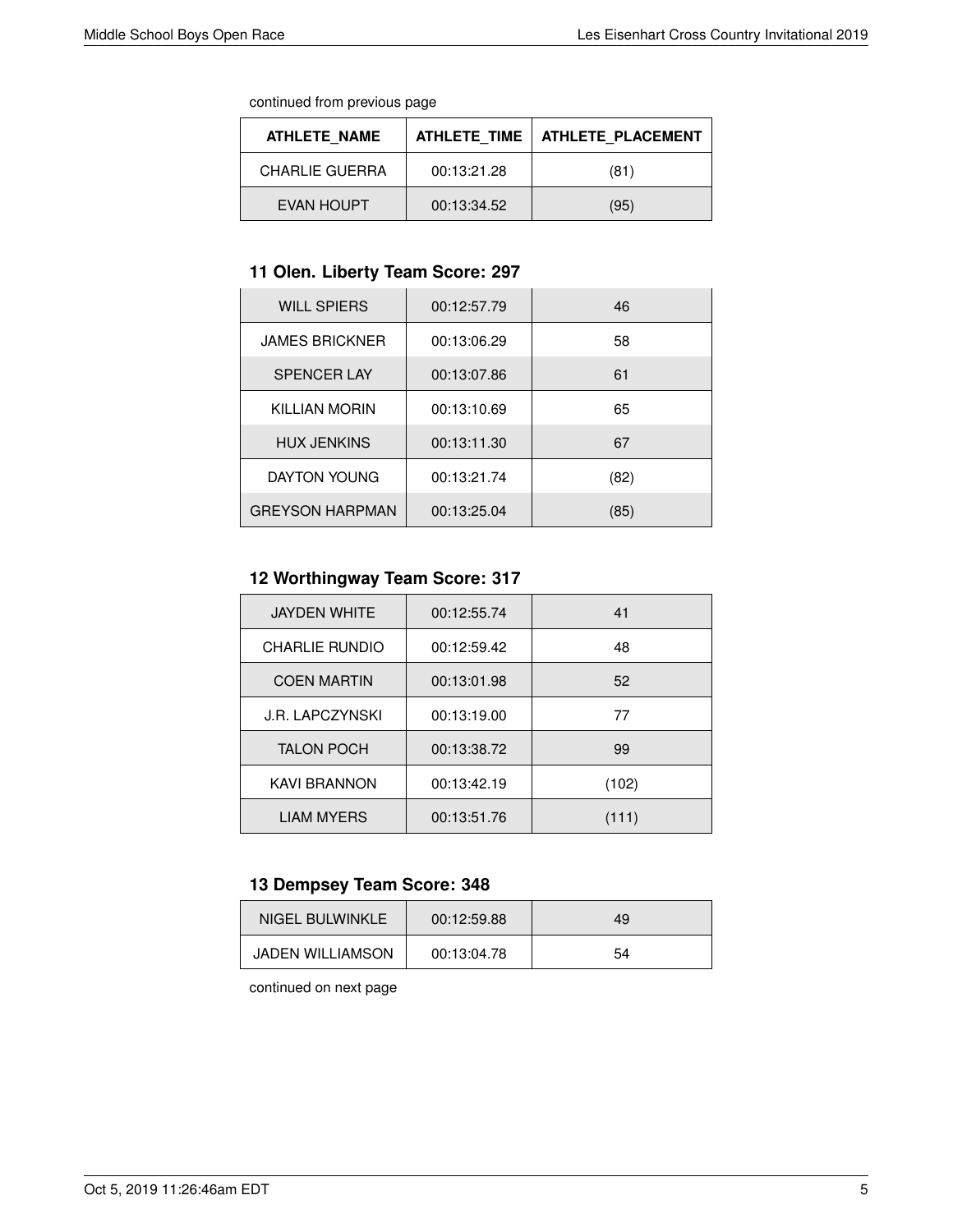| <b>ATHLETE NAME</b>        | <b>ATHLETE TIME</b> | <b>ATHLETE PLACEMENT</b> |
|----------------------------|---------------------|--------------------------|
| <b>JEREMIAH RUTHERFORD</b> | 00:13:10.93         | 66                       |
| <b>TEAGEN BRUESTLE</b>     | 00:13:19.15         | 74                       |
| <b>ZENO EDER</b>           | 00:13:44.15         | 105                      |
| NATHANIEL RICHARDSON       | 00:13:50.21         | (110)                    |
| <b>BENJAMIN ROEL</b>       | 00:13:59.70         | (119)                    |

#### **14 Olen. Orange Team Score: 390**

| <b>ZACH AGOURRAME</b>   | 00:12:44.12 | 29  |
|-------------------------|-------------|-----|
| <b>ADAM WIEST</b>       | 00:12:46.41 | 34  |
| <b>BRENDAN ELLIOTT</b>  | 00:13:20.53 | 79  |
| <b>JAMES DUNZWEILER</b> | 00:13:52.25 | 113 |
| <b>PRANEEL REDDY</b>    | 00:16:16.68 | 135 |

# **15 Marysville Bunsold Team Score: 405**

| <b>LEVI WEITHMAN</b>   | 00:12:54.60<br>38 |       |
|------------------------|-------------------|-------|
| <b>CARTER STOWELL</b>  | 00:13:09.79       | 64    |
| AARON SCHLEMMER        | 00:13:27.50       | 90    |
| <b>HAYDEN BEERY</b>    | 00:13:40.23       | 101   |
| <b>EVAN DONAHUE</b>    | 00:13:52.13       | 112   |
| <b>HAYDON MATTHEWS</b> | 00:14:27.25       | (127) |
| <b>MAX DAUGHERTY</b>   | 00:14:47.88       | (130) |

# **16 New Albany Team Score: 415**

| PRANAV KANAGALA<br>00:13:02.42 |  |
|--------------------------------|--|
|--------------------------------|--|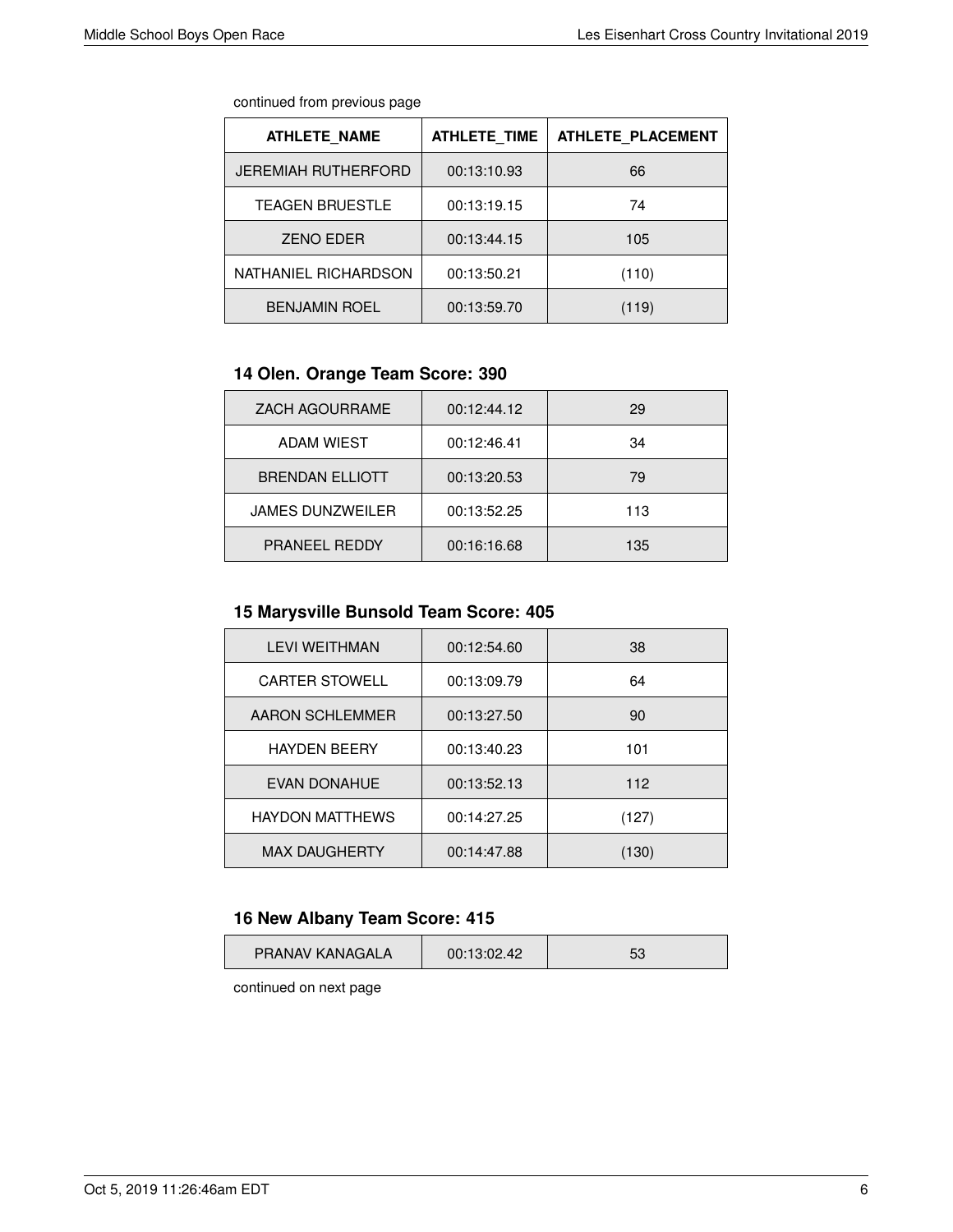| continued from previous page |  |  |
|------------------------------|--|--|
|                              |  |  |

| <b>ATHLETE NAME</b>   | <b>ATHLETE TIME</b> | <b>ATHLETE PLACEMENT</b> |
|-----------------------|---------------------|--------------------------|
| LUKE DESAI            | 00:13:21.07         | 80                       |
| <b>LOGAN CLAPPIER</b> | 00:13:28.14         | 92                       |
| <b>JACKSON BOWSER</b> | 00:13:32.06         | 93                       |
| <b>CONOR CARSON</b>   | 00:13:36.50         | 97                       |
| <b>TRENT BACK</b>     | 00:13:50.11         | (109)                    |
| <b>KAMDEN BAILEY</b>  | 00:13:57.71         | (118)                    |

#### **17 Gahanna East Team Score: 451**

| <b>KAYLEB JAMES</b>   | 00:13:24.16 | 84    |
|-----------------------|-------------|-------|
| <b>CONNOR COCHRAN</b> | 00:13:26.18 | 86    |
| <b>SAM FELDSTEIN</b>  | 00:13:26.74 | 87    |
| <b>ASHTON BOYD</b>    | 00:13:36.08 | 96    |
| <b>CAMDEN GODDARD</b> | 00:13:37.48 | 98    |
| <b>CORY MASON</b>     | 00:13:43.49 | (103) |
| <b>WILL WEIDA</b>     | 00:13:53.03 | (114) |

# **18 Col. Academy Team Score: 503**

| ROBBIE LUCAS             | 00:11:41.25 | 2    |
|--------------------------|-------------|------|
| <b>ERIC SCHUSTER</b>     | 00:13:47.36 | 107  |
| ELLIOTT SCHEHL           | 00:14:22.17 | 125  |
| <b>DORIAN BRISTOL</b>    | 00:15:41.90 | 133  |
| <b>BENNETT KO</b>        | 00:16:17.59 | 136  |
| <b>CHARLIE STOUGHTON</b> | 00:18:18.30 | (137 |